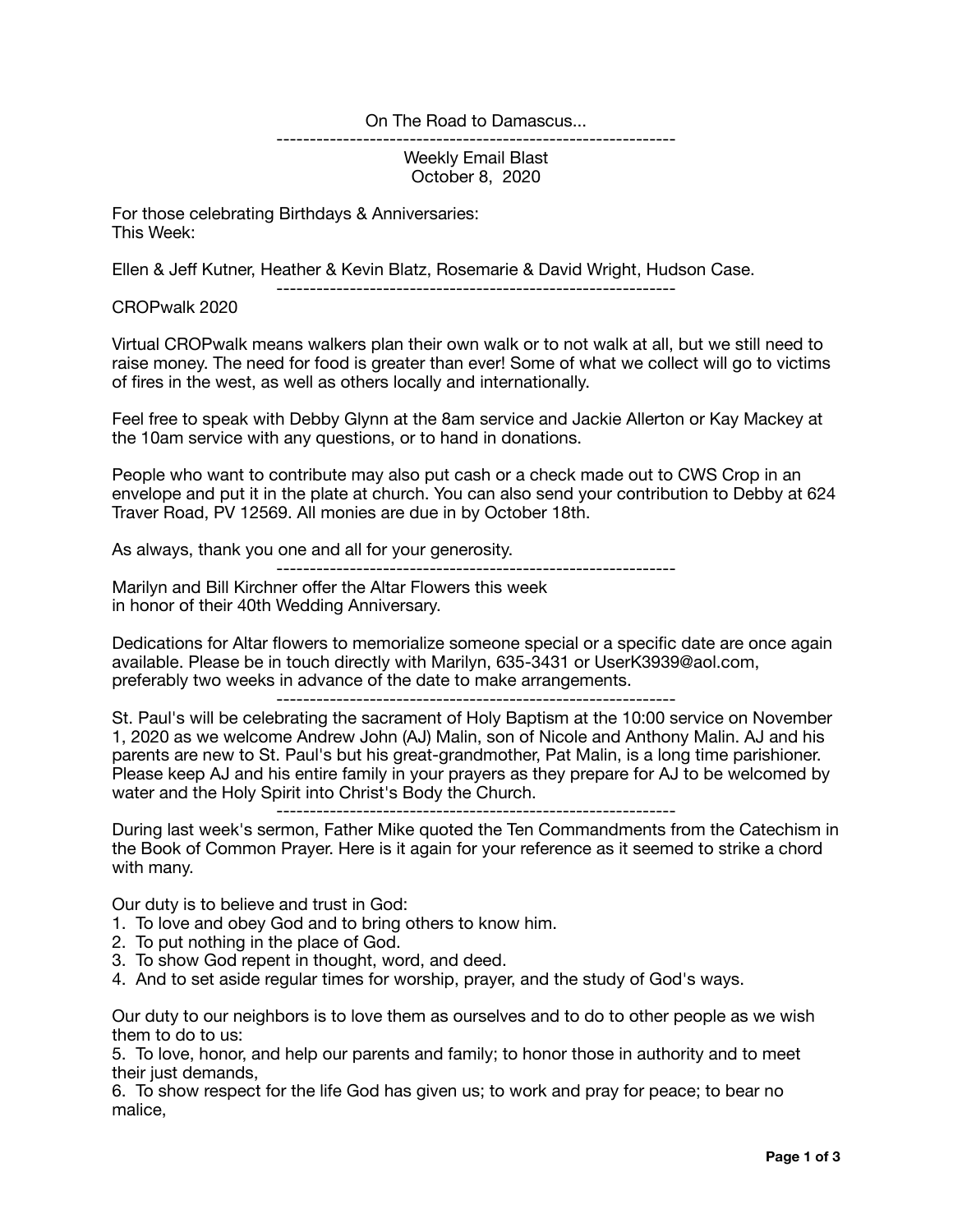prejudice, or hatred in our hearts, and to be kind to all the creatures of God.

7. To use our bodily desires as God intended.

8. To be honest and fair in our dealings; to seek justice, freedom, and the necessities of life for all people; and to use our talents and possessions as ones who must answer for them to God. 9. To speak the truth, and not to mislead others by our silence.

10. To resist temptations to envy, greed, and jealousy; to rejoice

------------------------------------------------------------

The Duchess County Office of the Aging is warning to please be aware of Absentee Ballot Scams.The scams can take the form of mail or phone calls.

Be careful when answering the phone if you don't recognize the called id. Screen the call, wait for someone to leave a message and then call them back if it is a real call.

Don't complete an absentee ballot request or an absentee ballot without first confirming that it is legitimate with the Board of Elections. Don't trust any offer to expedite the processing of an absentee ballot for a fee. There should never be a fee for voting. Don't trust any phone solicitation to assist or process your absentee ballot.

Do call your local Board of Elections if you need assistance with absentee balloting. Do report suspicious mails or solicitations regarding absentee balloting to your local elections office. Do be sure to exercise your right to vote.

------------------------------------------------------------

St. Paul's Micro Service

St. Paul's Micro Service is continuing although slightly altered. We now record the following in the church during our 10:00 AM service:

1. Opening Hymn

2. Readings & Psalm

3. Gospel & Sermon

After the service concludes, the videos will be edited and then uploaded to our YouTube page. Please look for the videos in a Playlist with Sunday's date by 3:00 PM at the latest. Feel free to watch and enjoy whether or not you attend the service in person.

------------------------------------------------------------

## Bishop's Corner:

If you missed any of this week's inspiring video messages from our Bishops, click on this blue link: Diocese of NY (https://vimeo.com/showcase/ednyhweaster2020) and it will take you to the page with all their wonderful videos.

------------------------------------------------------------

## **REMINDERS**

Adams Gift Cards: Year-Round Fundraising - PLEASE SEE OR CALL GINNY OR DEBBY TO ARRANGE FOR PICKUP IF YOU ARE NOT AT CHURCH.

If you shop at Adams or give gift cards as gifts, our ministries benefit from this fundraiser. Thank You!

------------------------------------------------------------

## Communications

If you use Facebook, please like & follow the St. Paul's page. Also, please invite people you know who may be interested in the mission and outreach ministries at St. Paul's. ALSO, please "Subscribe" to our YouTube channel and let others know about it. Let's get the WORD out!

------------------------------------------------------------

UPDATED Weekly Ministry Schedule First Wednesdays - 6:45 PM Ecumenical Food Pantry: PV United Methodist Church, Volunteers Welcome! OPEN WITH CURBSIDE SIGN-IN AND DELIVERY